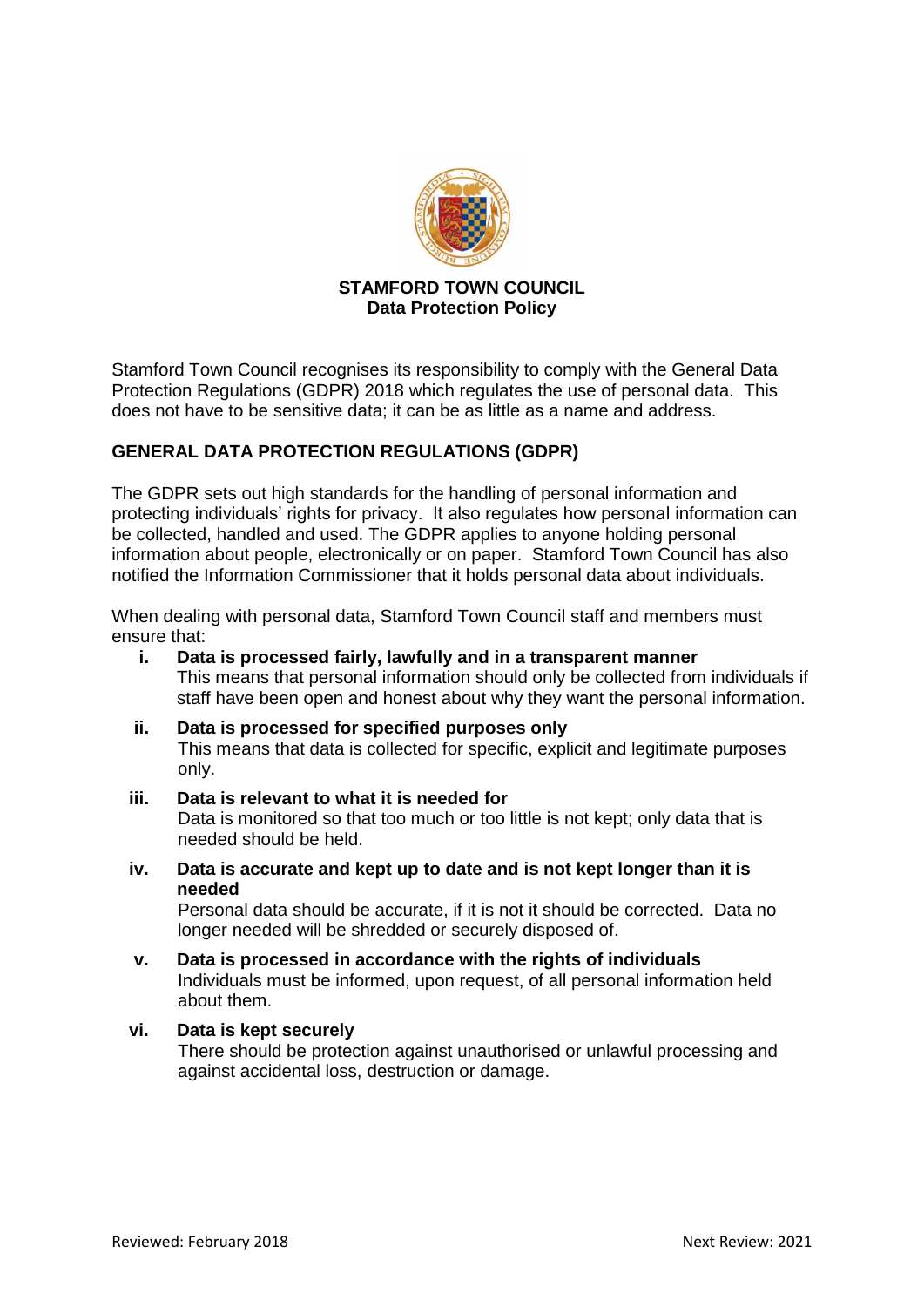# **STORING AND ACCESSING DATA**

Stamford Town Council recognises its responsibility to be open with people when taking personal details from them. This means that staff must be honest about why they want a particular piece of personal information.

Stamford Town Council may hold personal information about individuals such as their names, addresses, e-mail addresses and telephone numbers. These will be securely kept at the Town Council office and are not available for public access. All data stored on Stamford Town Council office computers are password protected. Once data is not needed any more, is out of date or has served its use and falls outside the minimum retention time of Councils documentation retention policy it will be shredded or securely deleted from the computer.

Stamford Town Council is aware that people have the right to access any personal information that is held about them. Subject Access Requests (SAR) must be submitted in writing (this can be done in hard copy, email or social media). If a person requests to see any data that is being held about them, the SAR response must detail:

- i. How and what purpose personal data is processed
- ii. The period Stamford Town Council tend to process it for
- iii. Anyone who has access to the personal data

The response must be sent within 30days and should be free of charge.

If the SAR includes personal data of other individuals, Stamford Town Council must not disclose the personal data of the other individuals. That individual's information may either be redacted, or the individual may be contacted to give permission for their information to be shared with the Subject.

Individuals have the right to have their data rectified if it is incorrect, the right to erasure of the data, the right to request restriction of processing of the data and the right to object to data processing, although rules do apply to those requests.

#### **CONFIDENTIALITY**

Stamford Town Council members and staff must be aware that when complaints or queries are made, they must remain confidential unless the subject gives permission otherwise. When handling personal data, this must also remain confidential.